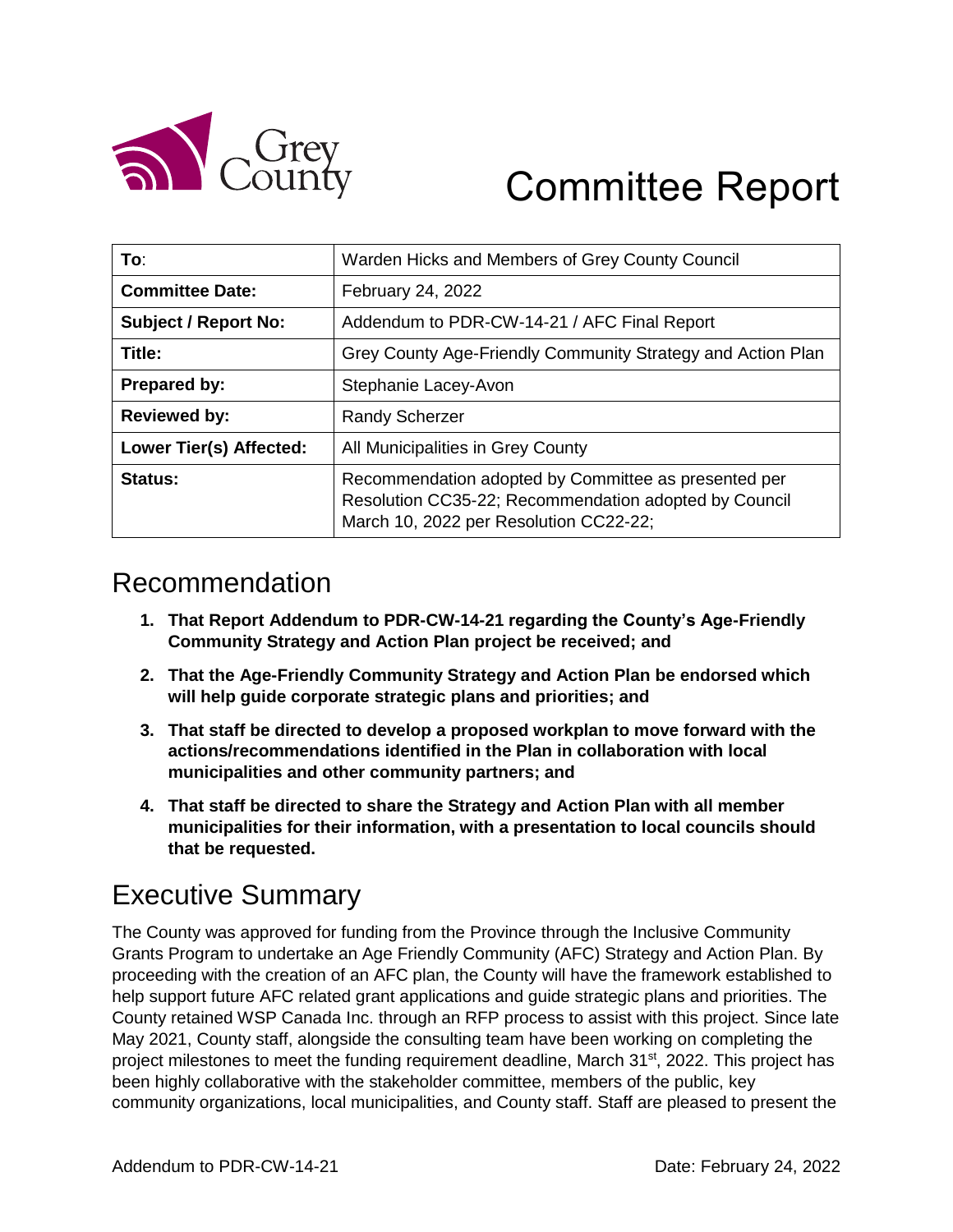final AFC Strategy and Action Plan to Grey County COW for endorsement.

### Background and Discussion

The County was approved for funding from the Ministry for Seniors and Accessibility through the Inclusive Community Grants Program project for 2020-21 to 2021-22, to undertake an Age Friendly Community (AFC) Strategy and Action Plan. The County retained WSP Canada Inc. through an RFP process to assist with this project. The project builds on recent policy and research initiatives undertaken by the County (i.e., Grey County Official Plan, Age-Friendly study by University of Guelph students, Grey Bruce Community Safety and Well-Being Plan, Hanover Owen Sound Task Force, Climate Change Action Plan, etc.) and other community organizations.

By proceeding with the creation of an AFC plan, the County will have the framework established that will help support future AFC related grant applications and guide strategic plans and priorities. This roadmap will help ensure future decisions and actions reflect and respond to the needs of everyone, including youth, working-age, older adults, and people with disabilities.

As of 2021, Grey County's median age is 49.3, whereas provincewide it is 40.7. 24% of Grey's population is 65 years and over, compared to only 14.8% aged 0-14 years. It is known that Grey County continues to be an attractive place for retirees to settle, as a more 'relaxed' lifestyle can be achieved while also being in proximity to recreational, health services, and other essential amenities. Furthermore, as Grey County's population continues to age, we are far from achieving population replacement rates. Supporting young families is a vital component to encouraging the continuation of a vibrant community. In any society, the measure of health and wellbeing of a collective can only be best understood from how the most vulnerable are treated. Arguably, there is a significant number of vulnerable residents in Grey County, inclusive of those beyond the two listed age demographics.

Prioritizing a more inclusive lens to decision-making, program development, and community investment will add to the strength of the County as being recognized and defined as a great place to live for all ages. Findings from the Community Wellbeing Survey (2018) identified that those living in Grey are satisfied with their personal relationships (74.4%), access to parks and recreational opportunities (74.6%), and the environmental quality of their neighbourhood (85.2%). Whereas there were high self-reported rates of poor physical wellbeing (37.7% dissatisfied or neutral), sense of belonging to this community (44% dissatisfied or neutral), and access to arts and cultural opportunities in my community (45.1% dissatisfied or neutral). There is a missed opportunity cost for the community if we are not working toward improving the overall quality of life for all ages. This requires continued leadership by government and community members, working together to ensure policies, programs and services are inclusive to support social and physical environments designed for people to remain in their community and participate in community life.

This strategy and action plan primarily focus on the World Health Organization's (WHO) eight age-friendly community domains: hard infrastructure - outdoor spaces and public buildings, transportation, housing, and soft infrastructure - respect and social inclusion, civic participation and employment, community and information, community support and health services, and social participation. Additional provincial resources were used to inform the foundation of this work - Creating a More Inclusive Ontario: [Age-Friendly Community Planning Toolkit \(2021\)](https://files.ontario.ca/msaa-age-friendly-community-planning-toolkit-en-2021-01-01.pdf) and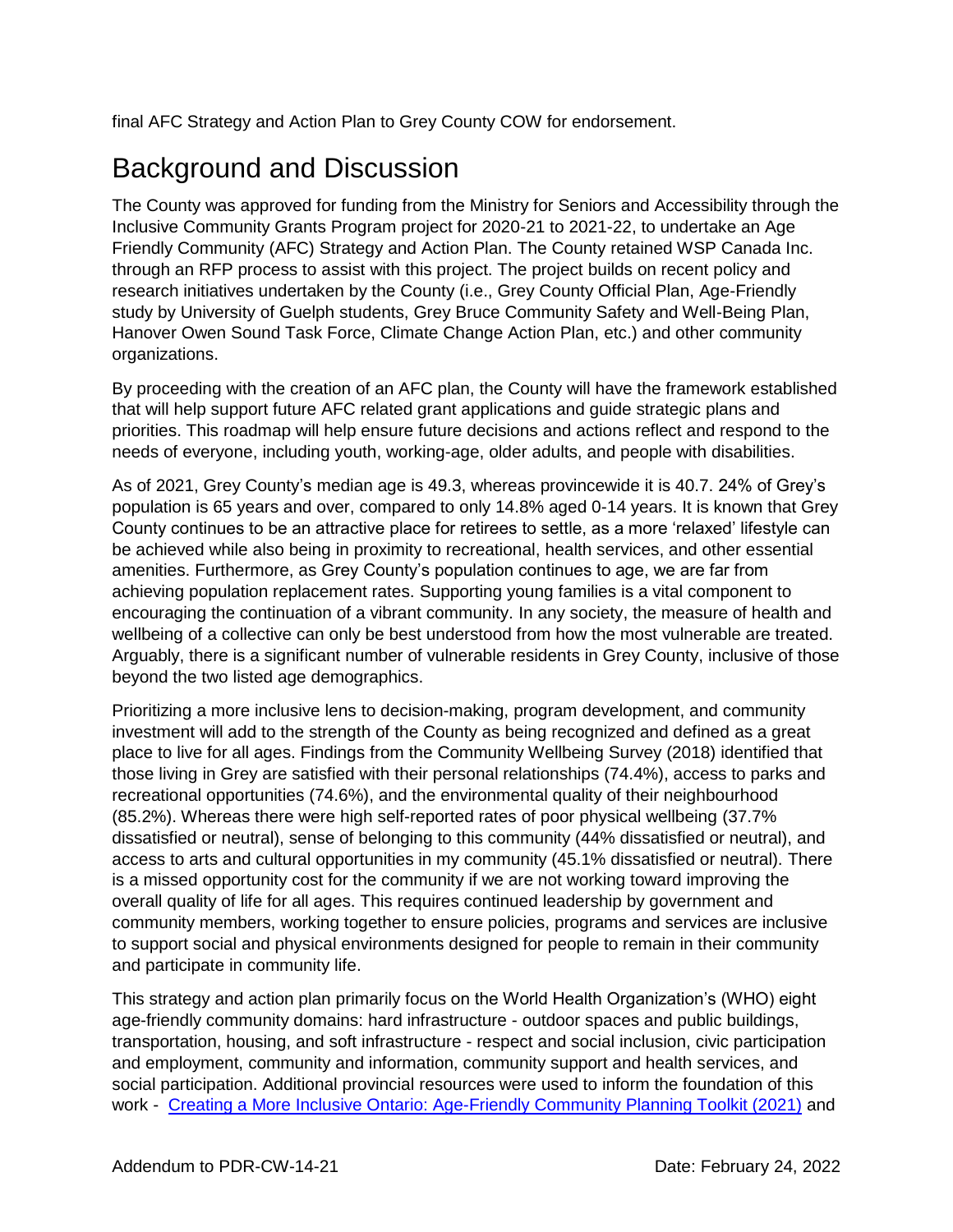Creating a More Inclusive Ontario - [Age-Friendly Community Planning Guide for Municipalities](https://files.ontario.ca/msaa-age-friendly-community-planning-guide-municipalities-community-organizations-en-2021-01-01.pdf)  [and Community Organizations \(2021\).](https://files.ontario.ca/msaa-age-friendly-community-planning-guide-municipalities-community-organizations-en-2021-01-01.pdf)

The *Age-Friendly Community Planning Guide for Municipalities and Community Organizations (2021)* provides a general framework for this strategy and action plan.



*Figure 1: AFC Process Province of Ontario (2021)*

This project had three main phases.

#### **Phase 1 – Draft Age Friendly Community Strategy**

- o *Project Background* introduction to Age-Friendly concept;
- o *Municipal Policy Influences* assessment of background documents, policies and plans that will inform the remainder of the project;
- o *Approach, Vision and Direction* exploration of the engagement efforts, combined with WSP's team analysis of local context and resources. These inputs were used to generate the Vision and Goals for the Strategy and Action Plan – being high-level guiding principles that will inform short- and medium-term implementation actions.
- **Phase 2 – Develop Age Friendly Community Action Plan** 
	- o *Implementation Priorities*  take the goals and principles articulated in the Strategy and refine them into an ambitious yet achievable Action Plan – identifying leads, timelines, and resource allocation to ensure successful implementation.
- **Phase 3 – Implementation**
	- o County staff, local municipal stakeholders, and members of the public will begin project implementation, through guidance from the *Implementation and Monitoring* strategies provided through the Action Plan. There will be key performance indicators (KPIs) through which to measure successful implementation. Scorecards will be provided detailing timelines, high-level cost estimates for each item, department/persons responsible.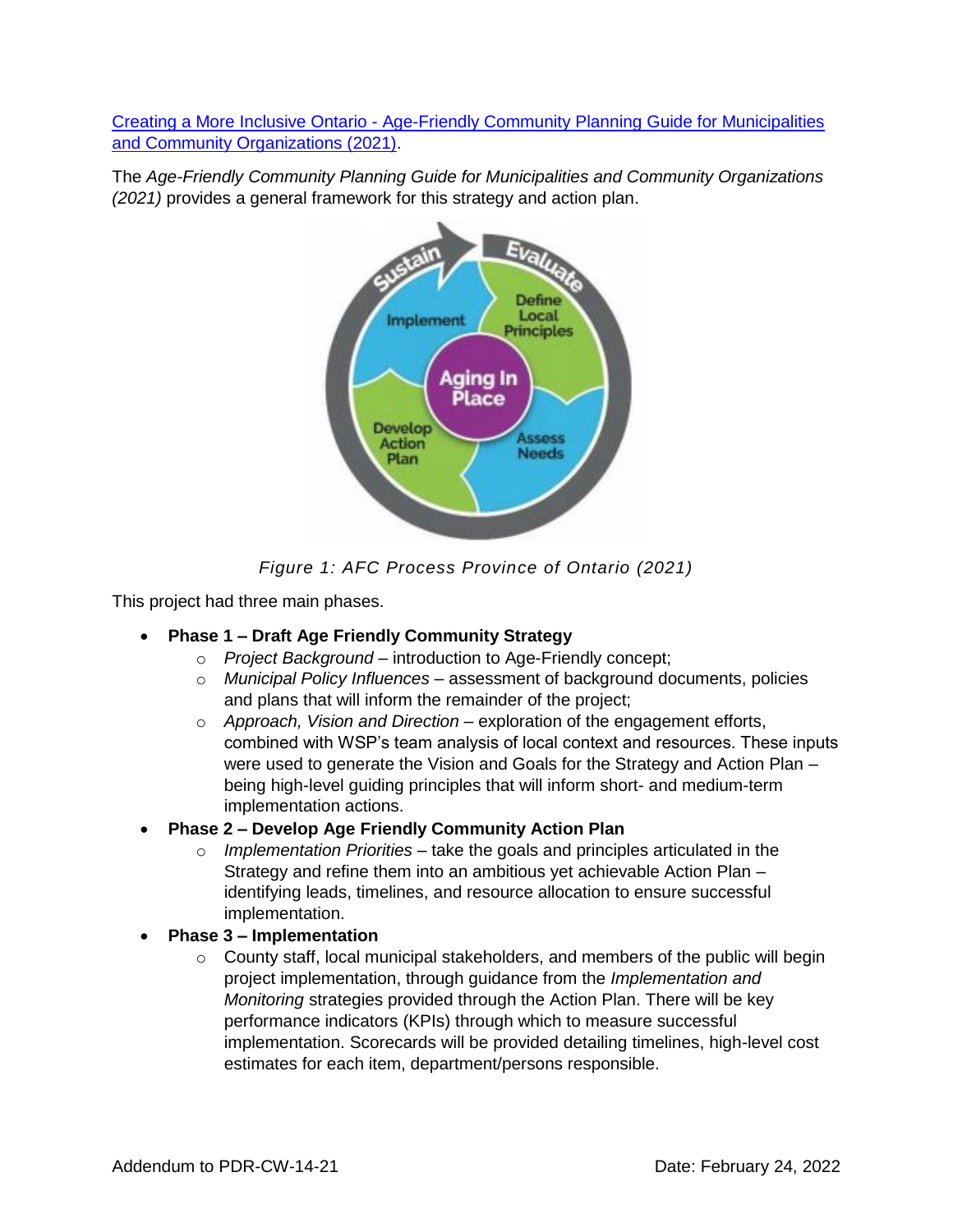Both the County and WSP saw this project being highly collaborative with the stakeholder committee, members of the public, key community organizations, local municipalities, and County staff.

Because of the uncertainty with the pandemic (COVID-19) and a relatively short project timeline, the County opted to rely solely on virtual public engagement, mail, and telephone strategies to connect with Grey's community.

The following includes the extent of public engagement completed for this project:

- **Community Visioning Workshops (x4)**
	- o Stakeholder, Municipal Staff, Agency Partners, and the Public
- **Key Representative Interviews**
- **Focus Groups (x4)**
	- o M'Wikwedong,
	- o Grey Bruce Poverty Task Force,
	- o Agricultural Advisory / Economic Development Advisory Groups,
	- o Grey Bruce Council on Aging
- **Community Conversation Workshops (x4)**
	- o Workshop #1 (AFC dimensions 1 & 2)
	- o Workshop #2 (AFC dimensions 3 & 4)
	- $\circ$  Workshop #3 (AFC dimensions 5 & 6)
	- o Workshop #4 (AFC dimensions 7 & 8)
- **Community Audit** (locations visited Owen Sound, the Town of Meaford, the town of Thornbury, the Village of Chatsworth, the Town of Markdale, the Village of Flesherton, the Community of Eugenia, and the Town of Dundalk, with additional stops at some of the conservation areas within the County).
- **AFC Survey** (paper and online versions total 195 participants, 17,533 responses, and 464 comments)
- **Online Ideation Board**
- **AFC Strategy Video**
- **Stakeholder Committee Meetings (x4)**
- **Community Action Plan Discussion Series (x9)**
	- o Agricultural Advisory / Economic Development Advisory Groups, Grey Bruce Poverty Task Force, Grey Bruce Council on Aging, M'Wikwedong, Municipal Staff, Launch Pad, JDSS Grade 9 Class, Grey County Joint Accessibility Advisory Committee, the Public.
	- o Grey County internal staff (GBLIP, Economic Development, Administrative and Accessibility Coordinator, Social Services, Housing, Transportation, Planning, Communications, LTC, & Paramedics)

Based on the feedback from key stakeholders and members of the public, the vision statement for the Grey County Age-Friendly Strategy and Action Plan is as follows: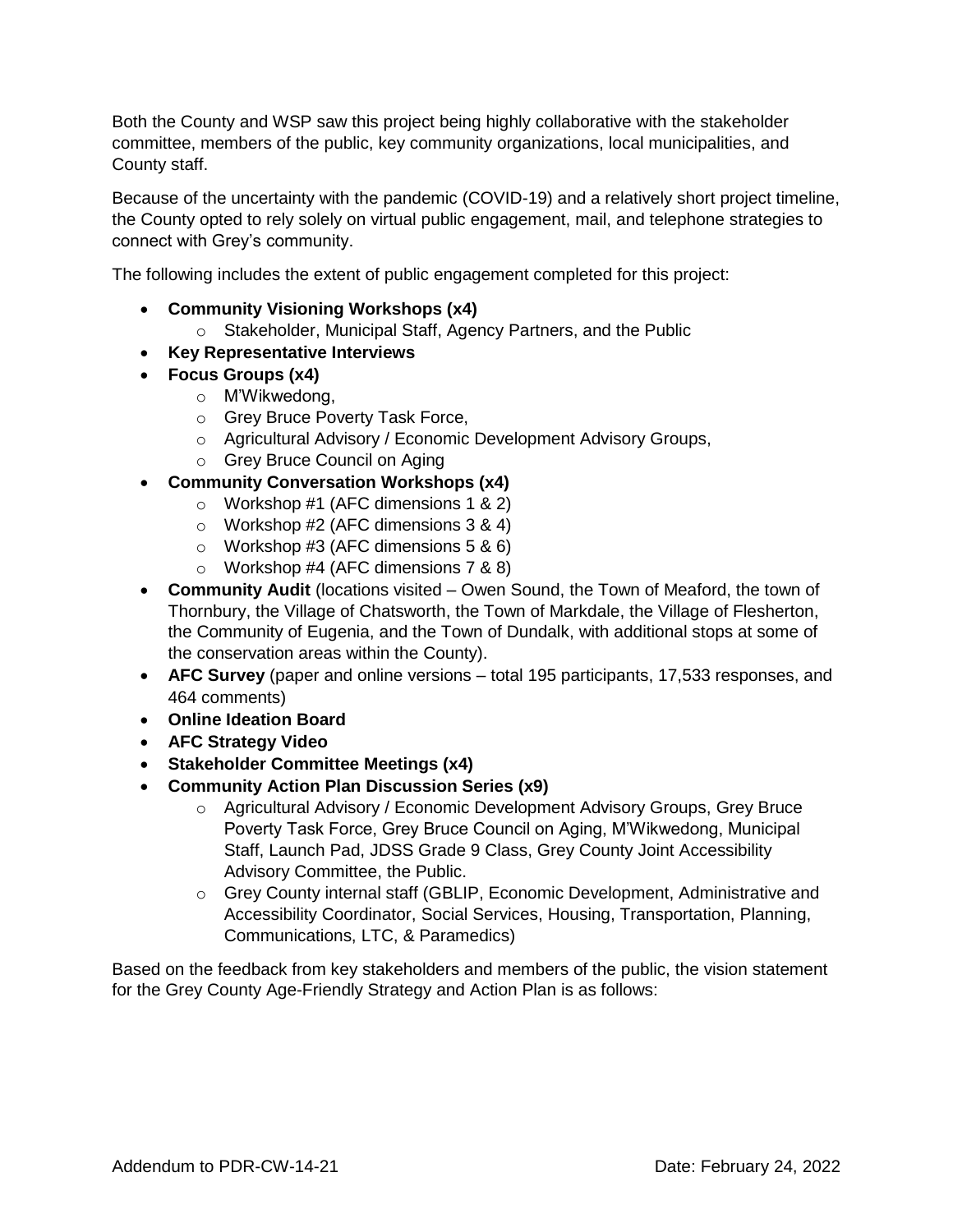"Grey County and its communities will create inclusive opportunities for people of all ages to actively participate in all stages of life, and to thrive physically and economically, with dignity and independence"

The reports completed throughout this project include:

- 1. [AFC Strategy and Action Plan Background Review Report July 2021](https://docs.grey.ca/share/public?nodeRef=workspace://SpacesStore/56361689-d05a-4a4d-a77e-a6cab6c29571)
- 2. [Visioning Workshop Summary July 2021](https://docs.grey.ca/share/public?nodeRef=workspace://SpacesStore/bc66783a-5e5d-4875-a06f-151604279726)
- 3. [AFC Final Community Strategy Nov 2021](https://docs.grey.ca/share/public?nodeRef=workspace://SpacesStore/2a1059d3-8779-40f0-a0e4-8828789d2b39)
- 4. [AFC Engagement Findings Nov 2021](https://docs.grey.ca/share/public?nodeRef=workspace://SpacesStore/85cb21ed-14c7-41e4-b2f3-84dd0149fee1)
- *5.* [AFC Action Plan Feb 2022](https://docs.grey.ca/share/public?nodeRef=workspace://SpacesStore/4bcc2c47-861b-4f64-b0f6-32e988434898)

Staff uncovered that the people and organizations of Grey County are already carrying out a lot of great work, guiding this area be a vibrant, accessible, and enjoyable place to live for all ages. Some of the key policy direction at the County where AFC planning is already being considered includes: planning policies that prioritize safe and accessible design, robust trail system and planning for active transportation (CTMP & RTMP), commitment across the County and lowertier municipalities to provide a range of housing types and prioritizing affordable and attainable options, acknowledging the need for supportive housing, commitment in planning policy to support the provision of accessible public spaces, and the County acknowledging the need to support a variety of employment opportunities, and offering accessible notification and communication methods. Additional local AFC related successes and areas of improvement were identified by cross-referencing the findings from the Audit, public survey, and background assessment. The following are some examples:

| <b>AFC Dimension</b>                 | <b>Existing Assets</b>                                                                                      | <b>Opportunities for</b><br>Improvement                                                                                                                        |
|--------------------------------------|-------------------------------------------------------------------------------------------------------------|----------------------------------------------------------------------------------------------------------------------------------------------------------------|
| Outdoor Spaces &<br><b>Buildings</b> | Parks & open spaces are widely<br>available County wide                                                     | Public seating and rest areas<br>along streets are limited                                                                                                     |
| Transportation                       | Roads are generally well<br>maintained; parking is widely<br>available                                      | Pedestrian crossings are not<br>consistently timed to permit safe<br>crossing for people with reduced<br>mobility                                              |
| Housing                              | Partner organizations within<br>Grey County are working to<br>provide supportive living<br>environments     | There are not enough smaller<br>units or "in-between" options for<br>people who want to remain in<br>their community but cannot<br>remain in their family home |
| Social Participation                 | Recreation or community<br>centres are accessible to many<br>Grey County residents living in<br>urban areas | Low number of activities, events<br>and programs targeted towards<br>youth in the area                                                                         |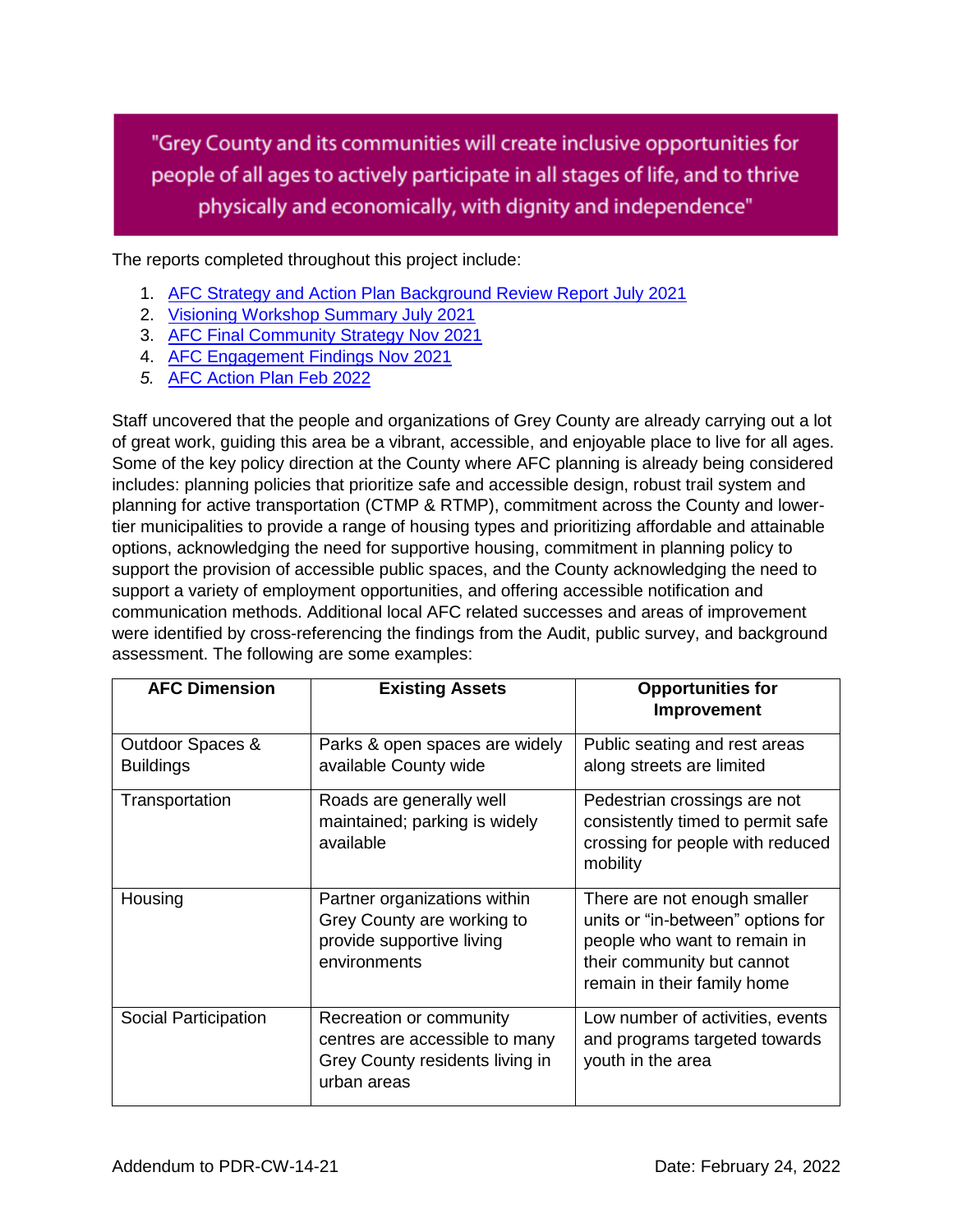| <b>Respect and Social</b><br>Inclusion                   | Staff and other front-line<br>workers are viewed as friendly<br>and supportive                                          | Lack of educational training for<br>employers around cultural<br>sensitivity                                                                                                                            |
|----------------------------------------------------------|-------------------------------------------------------------------------------------------------------------------------|---------------------------------------------------------------------------------------------------------------------------------------------------------------------------------------------------------|
| Communication &<br>Information                           | Grey Bruce 211 is a well-known<br>and very well-used resource                                                           | Internet connectivity in the<br>County varies widely by<br>geography - in rural areas, high<br>speed connectivity is not as<br>frequent                                                                 |
| Civic Participation &<br>Employment                      | Wide range of volunteer options<br>available in Grey County to<br>meet a variety of individual<br>interests and desires | Training programs to gain new<br>skills, reskill for a second career<br>or add credentials at a mid-<br>career point are not widely<br>available, limiting options for<br>workers at all stages of life |
| <b>Community Support &amp;</b><br><b>Health Services</b> | Delivery services and home-<br>based supports are available in<br>some areas of the County                              | Mental health services and<br>supports are limited                                                                                                                                                      |

It will be important to build on the momentum established throughout the completion of this project and move toward project implementation. There is excitement from the community that there will be a Strategy and guiding document (Action Plan) to better communicate and inform the value and importance of age-friendly community planning.

A key recommendation from this plan is to hire a dedicated staff at the County who can focus on the implementation, monitoring, and evaluation of these actions going forward. In addition to overseeing the implementation of this Plan, the Age-Friendly Community Coordinator (AFC Coordinator) would work alongside partners to ensure recommended actions are being implemented effectively. Without a dedicated AFC Coordinator, it will be challenging for the County to manage and coordinate the implementation of all these actions (116 total). Additionally, it is recommended that the County proceeds in receiving an AFC designation through the World Health Organization (WHO) to demonstrate the work that has been completed to make Grey County more age-friendly, and to help justify the need for funding to support the implementation of actions in this Plan. These will both be further identified throughout the creation of the workplan and recommended to be initiated throughout the beginning stages of project implementation. The workplan will be created in collaboration with local municipalities and other community partners and will be brought back to Council for consideration.

Priorities have been defined under each AFC dimension to communicate how each action item ties into the bigger picture. To assist with implementation, each action item includes details around timing/priority, action lead, potential partners, and performance indicators (where possible). To supplement the Action Plan, it is recommended the County undertake a progress review every 2 years and prepare a Progress Report Card.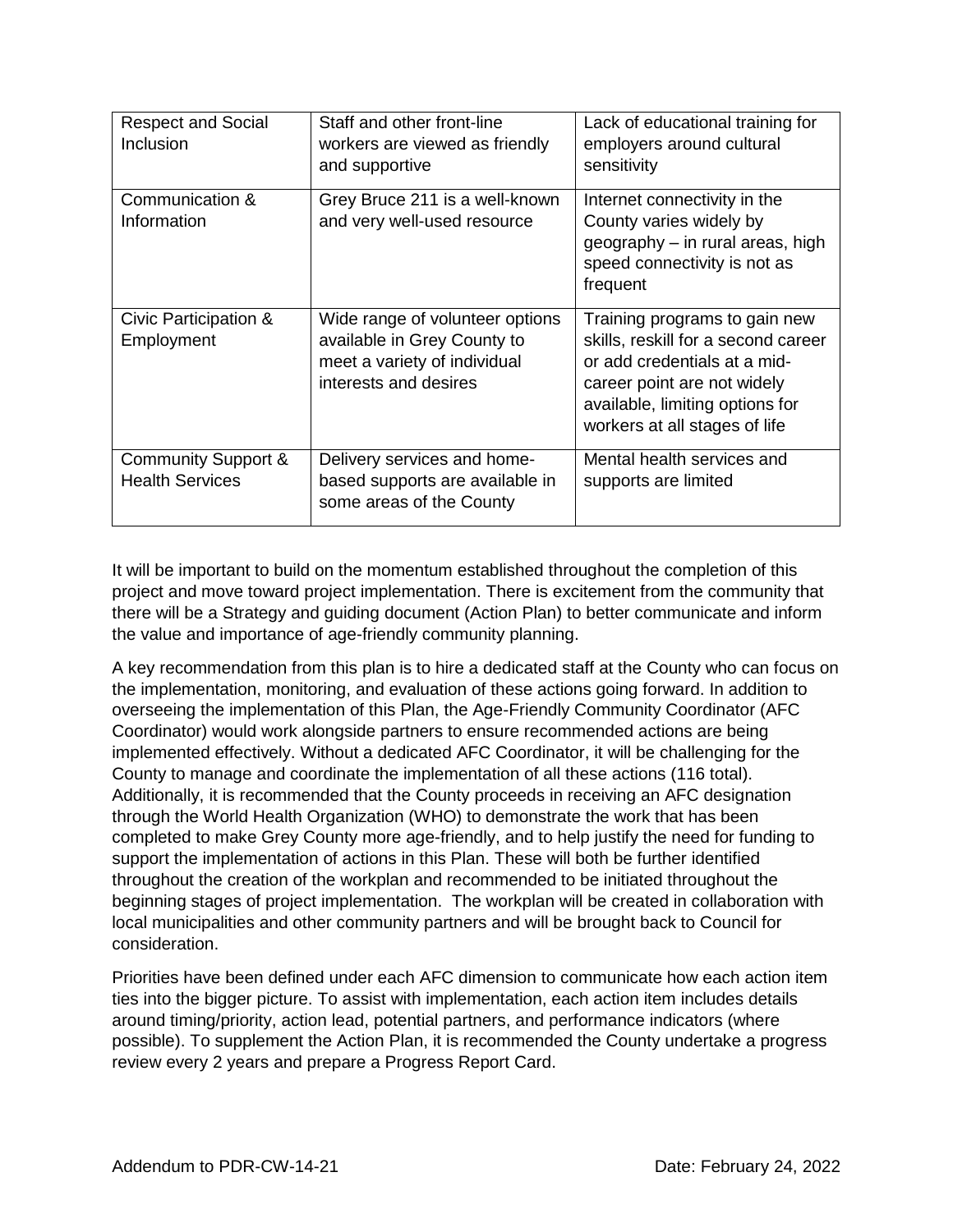Staff understand the need to be mindful of all the other projects, reports, and plans that may overlap with some of the Action Items in the AFC Plan. Regular collaboration and communication will be required by all stakeholders to alleviate duplicating efforts, and to strengthen implementation by working together and sharing resources. Priorities identified throughout this project may not align with the priorities identified by local municipalities, community organizations, and/or other. The County sees this project as offering the foundation to steer efforts toward achieving age-friendly community outcomes, should that be the respective interest of all parties involved. Collectively, implementation of this project will help meet the needs of all residents including youth, working-age, older adults, and people with disabilities.

As Grey County provides such a diverse landscape, the experiences of those living in a City, Town, Village or Hamlet tend to differ when compared to those living in the more remote countryside. The Strategy and Action Plan consider the various lived experiences of residents across the County to ensure they reflect the needs and priorities of all and provide realistic and feasible recommendations for all communities in Grey County.

Staff are appreciative of the financial support received from the province for the completion of this project. We also want to commend the consulting team, WSP, for guiding this project from start to finish. And the support from the stakeholder committee and all of those who were involved throughout the various engagement processes for this Plan creation. This project has captured the community voices around what it would mean and what it would take to create a more age-friendly Grey County.

## Legal and Legislated Requirements

There are currently no legal or legislative considerations.

## Financial and Resource Implications

This project was primarily funded through the Inclusive Community Grant received by the Ontario government, totaling \$60,000. The remaining project costs being \$10,215 were funded using funds included in the approved 2021 budget for this project.

### Relevant Consultation

 $\boxtimes$  Internal: All County departments were consulted as part of this study.

 $\boxtimes$  External: Municipal staff, community organizations (i.e., Grey County Accessibility Advisory Committee, Grey Bruce Council on Aging, YMCA of Owen Sound Grey Bruce, Grey Bruce Public Health, Economic Development and Agricultural Advisory Group, M'Wikwedong, Launch Pad, Grey Bruce Poverty Task Force, Libraries, Alzheimer's Society Grey Bruce, Georgian College, Southeast Grey Community Health Centre, CMHA, Parks & Rec Departments), and the public.

### Appendices and Attachments

1. [AFC Strategy and Action Plan Background Review Report July 2021](https://docs.grey.ca/share/public?nodeRef=workspace://SpacesStore/56361689-d05a-4a4d-a77e-a6cab6c29571)